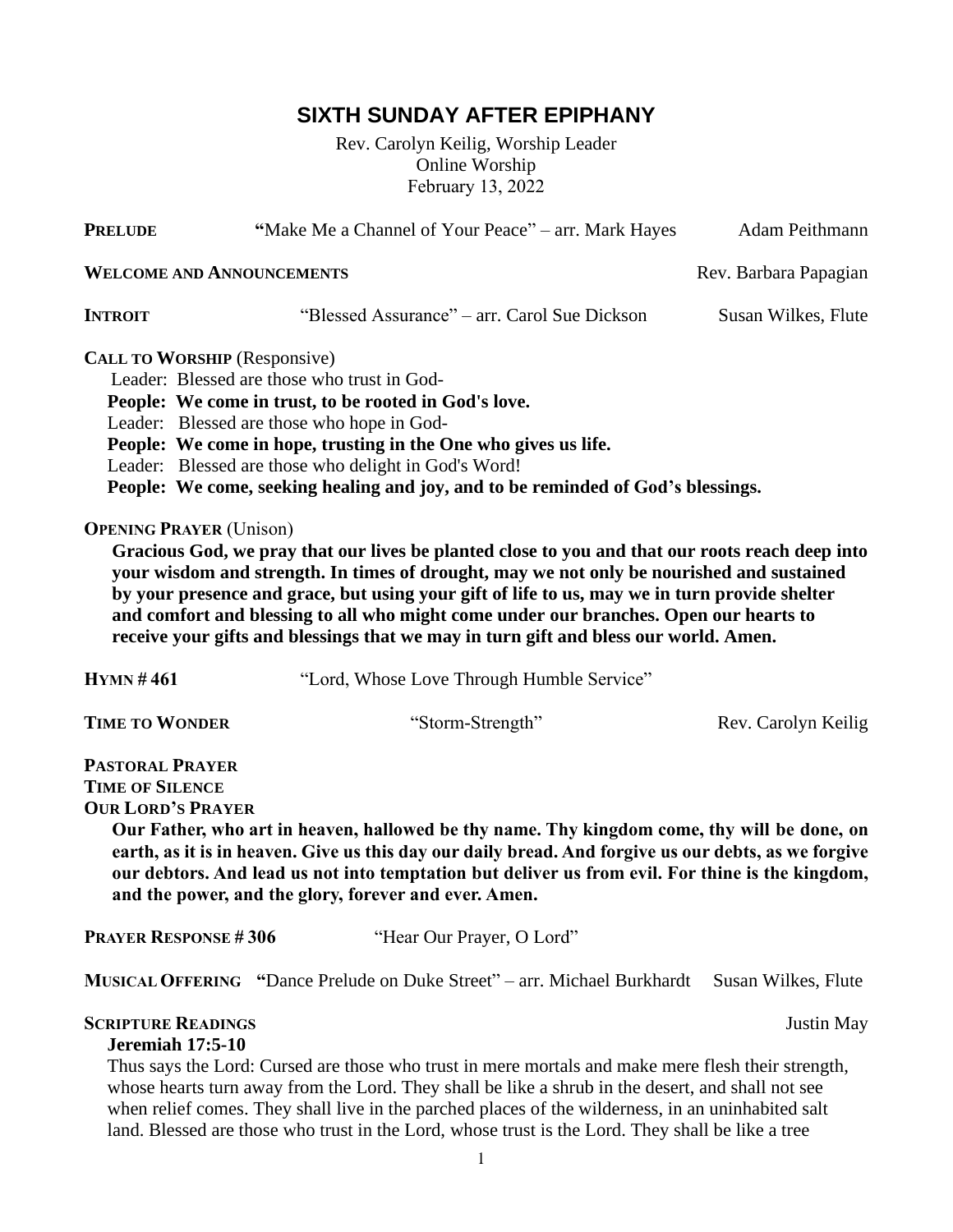planted by water, sending out its roots by the stream. It shall not fear when heat comes, and its leaves shall stay green; in the year of drought it is not anxious, and it does not cease to bear fruit. The heart is devious above all else; it is perverse— who can understand it? I the Lord test the mind and search the heart, to give to all according to their ways, according to the fruit of their doings.

## **Luke 6:17-26**

 He came down with them and stood on a level place, with a great crowd of his disciples and a great multitude of people from all Judea, Jerusalem, and the coast of Tyre and Sidon. They had come to hear him and to be healed of their diseases; and those who were troubled with unclean spirits were cured. And all in the crowd were trying to touch him, for power came out from him and healed all of them.

 Then he looked up at his disciples and said: "Blessed are you who are poor, for yours is the kingdom of God. "Blessed are you who are hungry now, for you will be filled. "Blessed are you who weep now, for you will laugh. "Blessed are you when people hate you, and when they exclude you, revile you, and defame you on account of the Son of Man. Rejoice in that day and leap for joy, for surely your reward is great in heaven; for that is what their ancestors did to the prophets. "But woe to you who are rich, for you have received your consolation. "Woe to you who are full now, for you will be hungry. "Woe to you who are laughing now, for you will mourn and weep. "Woe to you when all speak well of you, for that is what their ancestors did to the false prophets.

| <b>PASTOR'S MESSAGE</b> | "The Blessing Paradox"           | Rev. Carolyn Keilig |
|-------------------------|----------------------------------|---------------------|
| $H$ YMN $#490$          | "Sister, Let Me Be Your Servant" |                     |

**CLOSING WORDS**

### **BENEDICTION**

Leader: Go from this time of worship, trusting in God's care and compassion -

 **People: We go to share the good news God's care and compassion with others.**

Leader: Go, rooted deeply in the joy of God's love –

 **People: We go to tend to those who are in need of God's loving presence.**

 Leader: And may God raise you to new life with Christ. May Christ Jesus heal you of all that troubles you. And may the Holy Spirit nourish you from the deep and keep you fruitful in all you do.

**POSTLUDE** "March for Joyous Occasions" – C. Alexander Peloquin

**Please note: In these difficult times, we are holding you all in our thoughts and prayers. For those who are able, we are grateful for your continuing contributions to the stewardship of our church.**